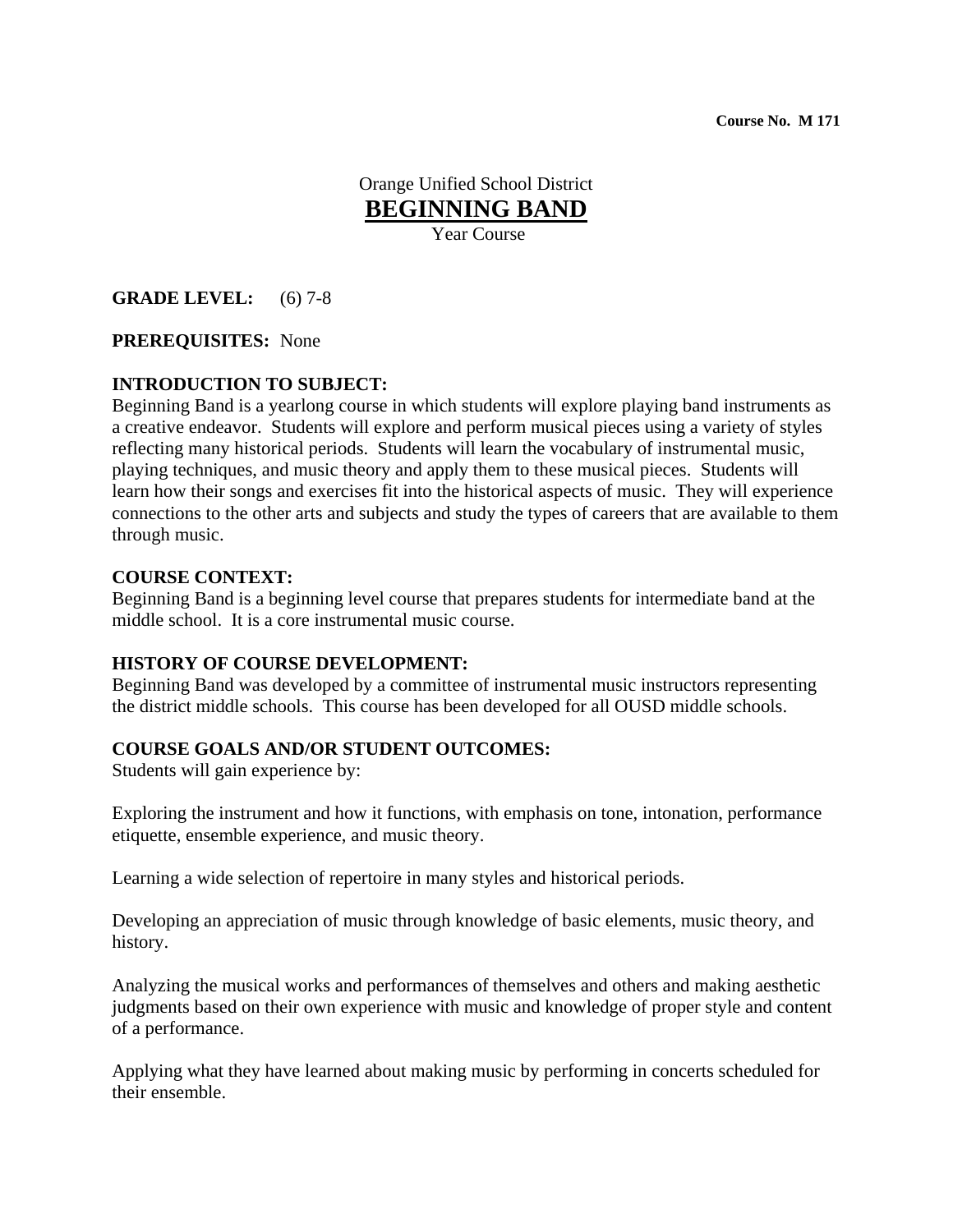### **COURSE OBJECTIVES:**

### **BY THE END OF THE COURSE THE STUDENT WILL BE ABLE TO:**

Beginning Band students will meet the following Music Standards, Grades 6-8 Proficient from the Visual and Performing Arts Content Standards for California Public Schools, Kindergarten Through Grade Twelve:

#### ARTISTIC PERCEPTION

*Processing, analyzing, and responding to sensory information through the language and skills unique to music* (Standard 1.0). *Students listen to, analyze, and describe music using music terminology. They read and notate music.* 

Students analyze and compare the use of music elements in unison, two-part and three-part instrumental repertoire.

Students describe larger music forms (Choral, March).

Students read and write simple intervals and simple melodies.

Students use rhythmic and melodic notation to write music in duple and triple meters.

Students sight-read melodies in the treble, bass, or alto clefs (level of difficulty 1; scale of 1-6).

#### CREATIVE EXPRESSION

*Creating, performing, and participating in music* (Standard 2.0)*. Students develop instrumental music skills in order to perform a varied repertoire of music. They compose music.*

Students perform on an instrument with expression, technical accuracy, good posture, instrument position, tone quality, and articulation, a repertoire of instrumental literature representing various genres, styles, and cultures, alone and in ensembles (level of difficulty 1; scale of 1-6).

Students play, with increasing accuracy, a varied repertoire of music both alone and with others.

Students perform music written in unison and ensemble parts.

Students compose short pieces in duple and triple meters.

Students compose simple pieces for instruments using traditional sound sources.

### HISTORICAL AND CULTURAL CONTEXT

*Understanding the history and culture dimensions* (Standard 3.0)*. Students analyze how history and culture influence various genres and styles of music throughout the world.* 

Students compare music from American culture in terms of the functions music serves and the role of musicians in advertising, politics, and business.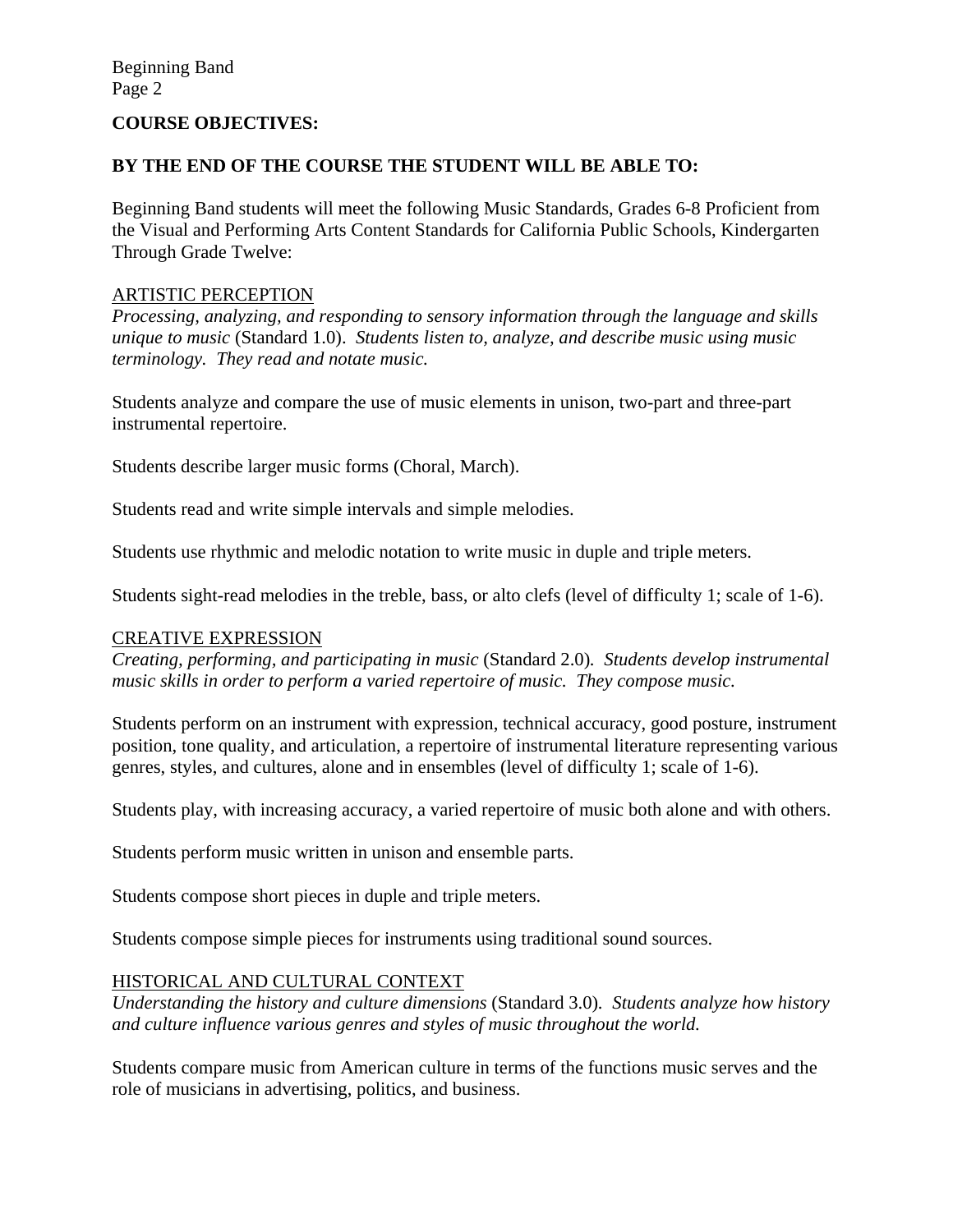Students identify and describe the historical development of the concert band.

Students perform music from diverse genres and cultures.

## AESTHETIC VALUING

*Responding to, analyzing, and making judgments about works of music* (Standard 4.0). *Students critically assess and analyze works of music and the performance of musicians based on the elements of music, aesthetic qualities, and human responses.*

Students use specific criteria to evaluate the quality and effectiveness of music performances and compositions.

Students evaluate the quality and effectiveness of performances, compositions, arrangements, and improvisations by oneself and others in applying criteria appropriate for the style or genre of music.

### CONNECTIONS, RELATIONSHIPS, AND APPLICATIONS

*Connecting and applying what is learned in music to learning in other art forms, subject areas, and careers* (Standard 5.0).

Students identify and describe the function of music for the individual and others outside of school.

Students identify various careers for oneself in music.

## **COURSE OVERVIEW AND APPROXIMATE UNIT TIME ALLOTMENTS:**

| <b>UNIT</b> |                                                 |                                         |                                                        | <b>WEEKS</b> |
|-------------|-------------------------------------------------|-----------------------------------------|--------------------------------------------------------|--------------|
| I.          |                                                 |                                         | Basics of Musicianship, Music Theory                   |              |
|             | A.                                              | Introduce the basics of tone production |                                                        |              |
|             |                                                 | 1.                                      | Posture - body, instruments, hand position             |              |
|             |                                                 | 2.                                      | Technique - fingerings and embouchure                  |              |
|             |                                                 | 3.                                      | Tone production - breath support                       |              |
|             | Β.                                              |                                         | <b>Introduce Musical Elements</b>                      | 3            |
|             |                                                 | 1.                                      | Pitch                                                  |              |
|             |                                                 | 2.                                      | Rhythm                                                 |              |
|             |                                                 | 3.                                      | Harmony                                                |              |
|             |                                                 | 4.                                      | Form - ABA, theme and variations, canon and fugue      |              |
|             |                                                 | 5.                                      | Tempo and dynamics (loud and soft)                     |              |
|             | C.                                              |                                         | Music notation                                         |              |
|             |                                                 | 1.                                      | Reading and writing - major intervals $\&$ triads      | 5            |
|             |                                                 | 2.                                      | Sight-reading (level of difficulty 1; scale of $1-6$ ) | Ongoing      |
|             | Music Ensemble - Listening and Performing<br>D. |                                         |                                                        |              |
|             |                                                 |                                         | Solos - to demonstrate correct pitch and rhythm        | 6            |
|             |                                                 |                                         |                                                        |              |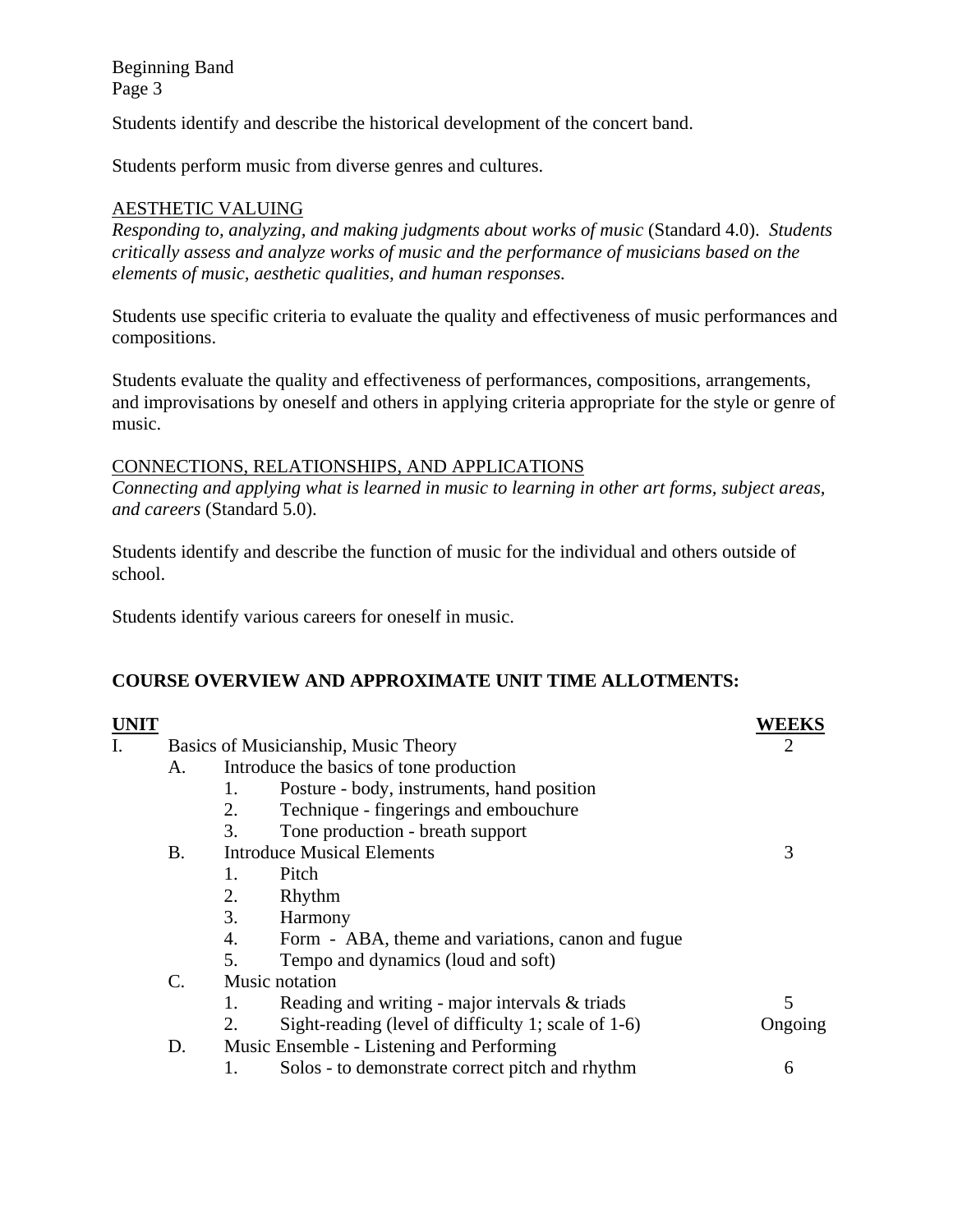| <u>WEEKS</u>   |  |  |  |
|----------------|--|--|--|
| Ongoing        |  |  |  |
|                |  |  |  |
| 6              |  |  |  |
| Ongoing        |  |  |  |
|                |  |  |  |
|                |  |  |  |
| Ongoing        |  |  |  |
|                |  |  |  |
|                |  |  |  |
| 5              |  |  |  |
| Performance    |  |  |  |
| 4              |  |  |  |
| $\overline{2}$ |  |  |  |
|                |  |  |  |
|                |  |  |  |
|                |  |  |  |
|                |  |  |  |
| 8              |  |  |  |
|                |  |  |  |
|                |  |  |  |
|                |  |  |  |

**WEEKS**

## **TEXT AND SUPPLEMENTAL MATERIALS**

Supplemental materials are adopted on a seven-year cycle that is scheduled for all subjects, including music. All materials are reviewed by all instrumental music teachers in the district. Each instructor may then purchase music and additional materials to supplement the adopted materials. Instrumental music based, on the level of ability, is purchased by each instructor for source material. Students are encouraged to use the Internet for research and reading on assigned and enrichment projects.

## **INSTRUCTIONAL METHODS AND STRATEGIES**

Instructional methods include lecture, demonstration, discussion, reading and writing; small and large group work, student presentation, observation, field student, guest artist/presenter, films and video.

## **ASSESSMENT METHODS AND/OR TOOLS**

Assessment methods include ongoing evaluation of his/her own progress on repertoire. Students learn to assess, analyze, and evaluate their own performances and the performances of their peers and major artists and ensembles using the vocabulary of music. Homework includes the continuing development of their instrumental skills through practice at home and class effort.